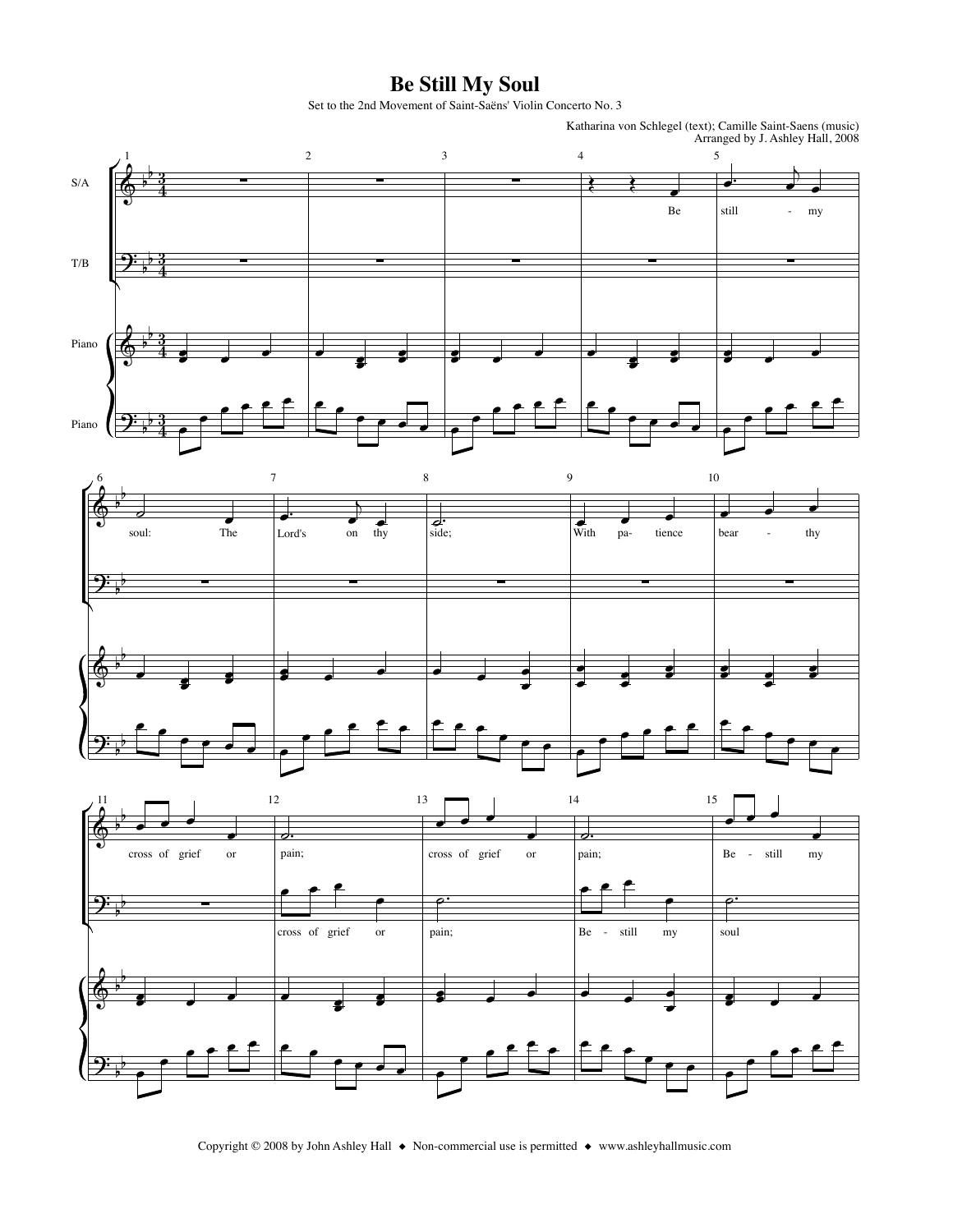



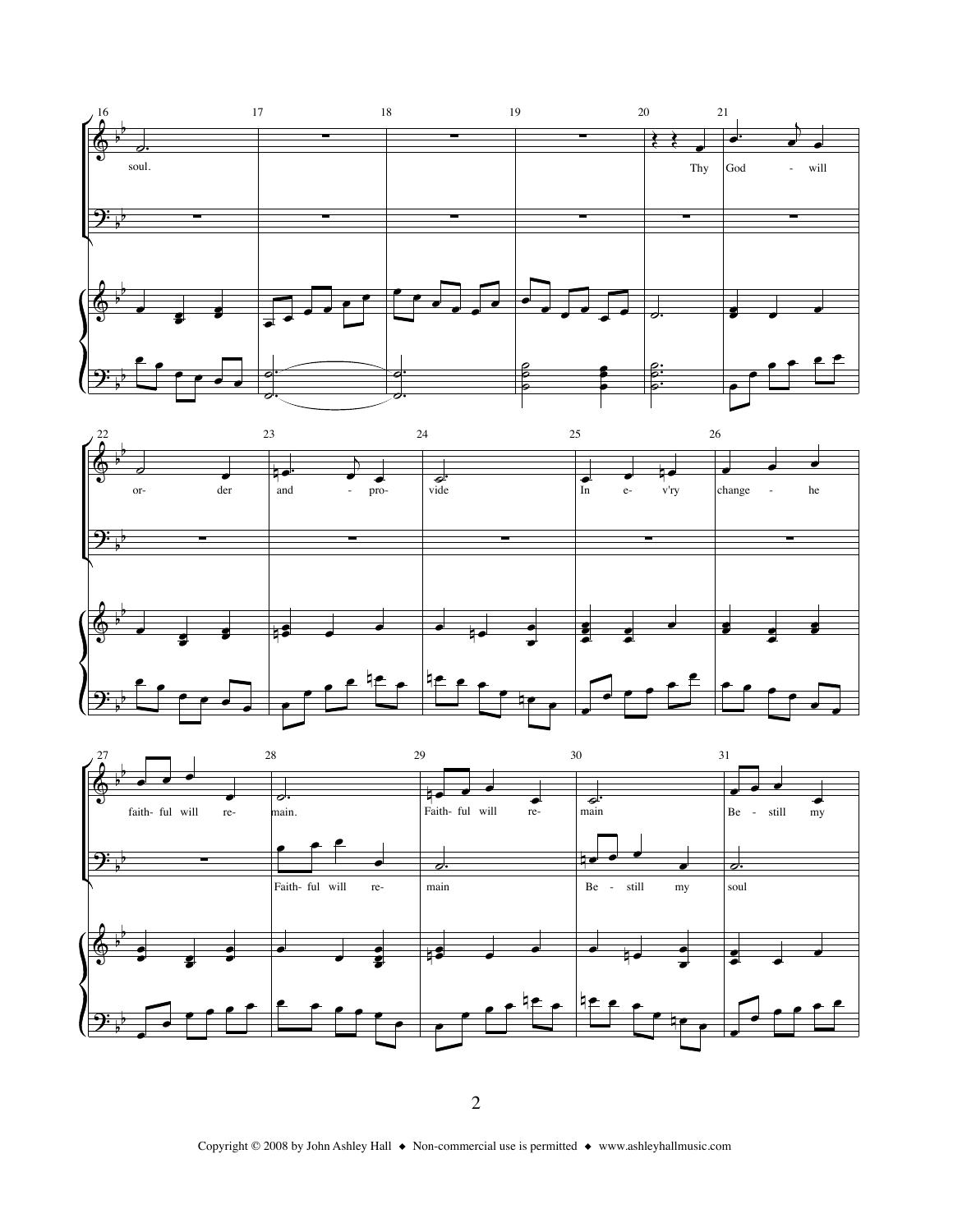





Copyright © 2008 by John Ashley Hall  $\;\blacklozenge\;$  Non-commercial use is permitted  $\;\blacklozenge\;$  www.ashleyhallmusic.com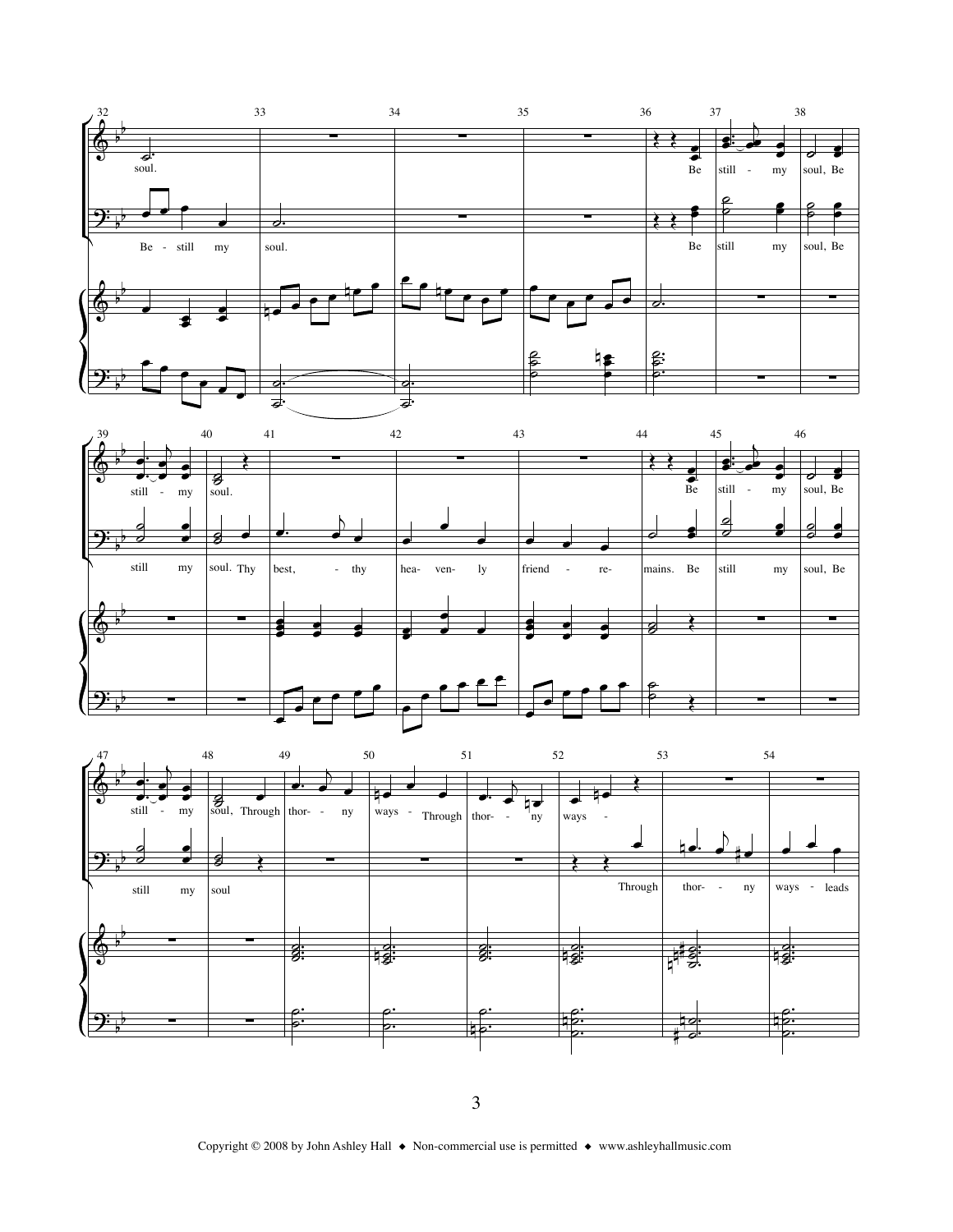





 $\overline{4}$ 

Copyright © 2008 by John Ashley Hall  $\;\blacklozenge\;$  Non-commercial use is permitted  $\;\blacklozenge\;$  www.ashleyhallmusic.com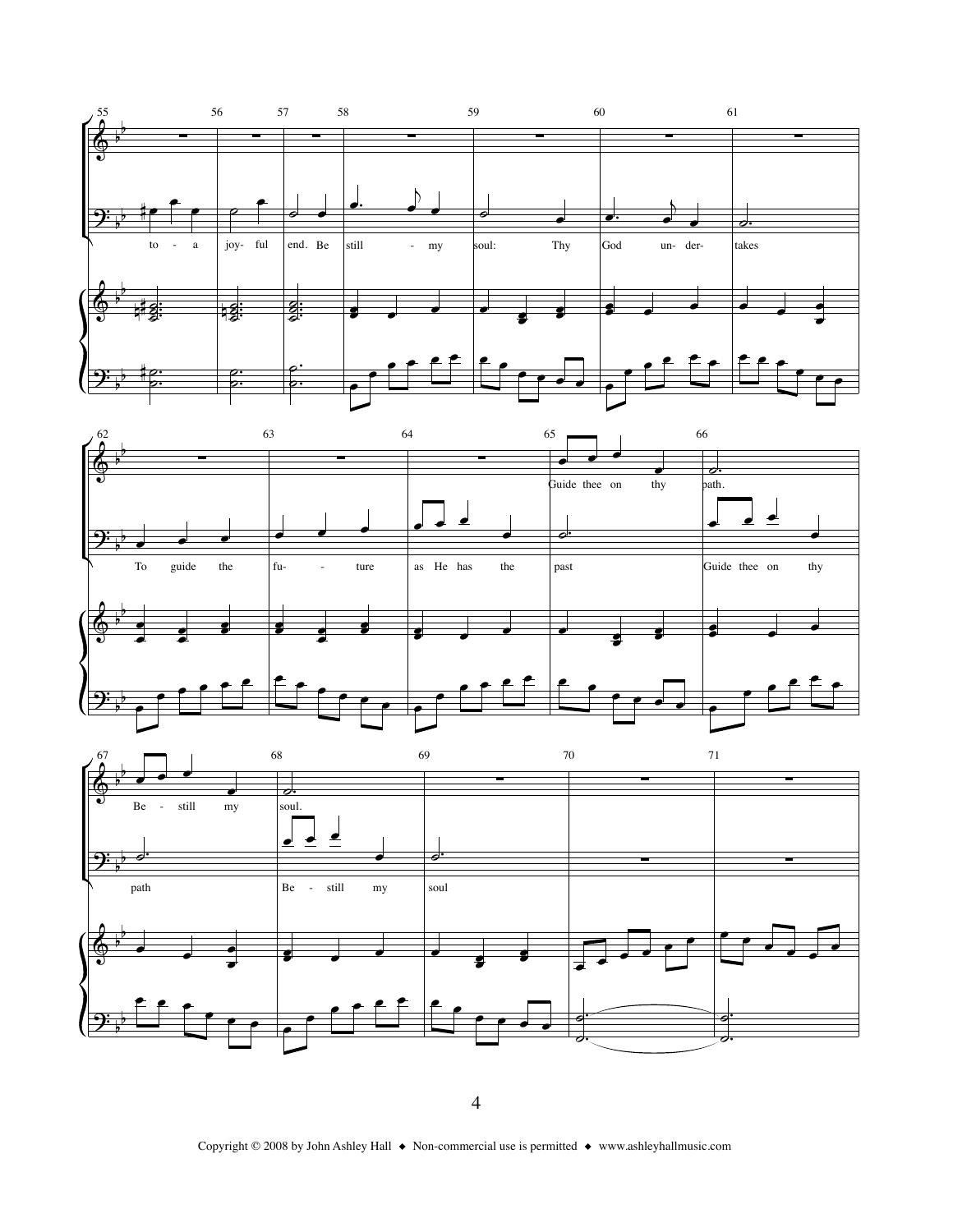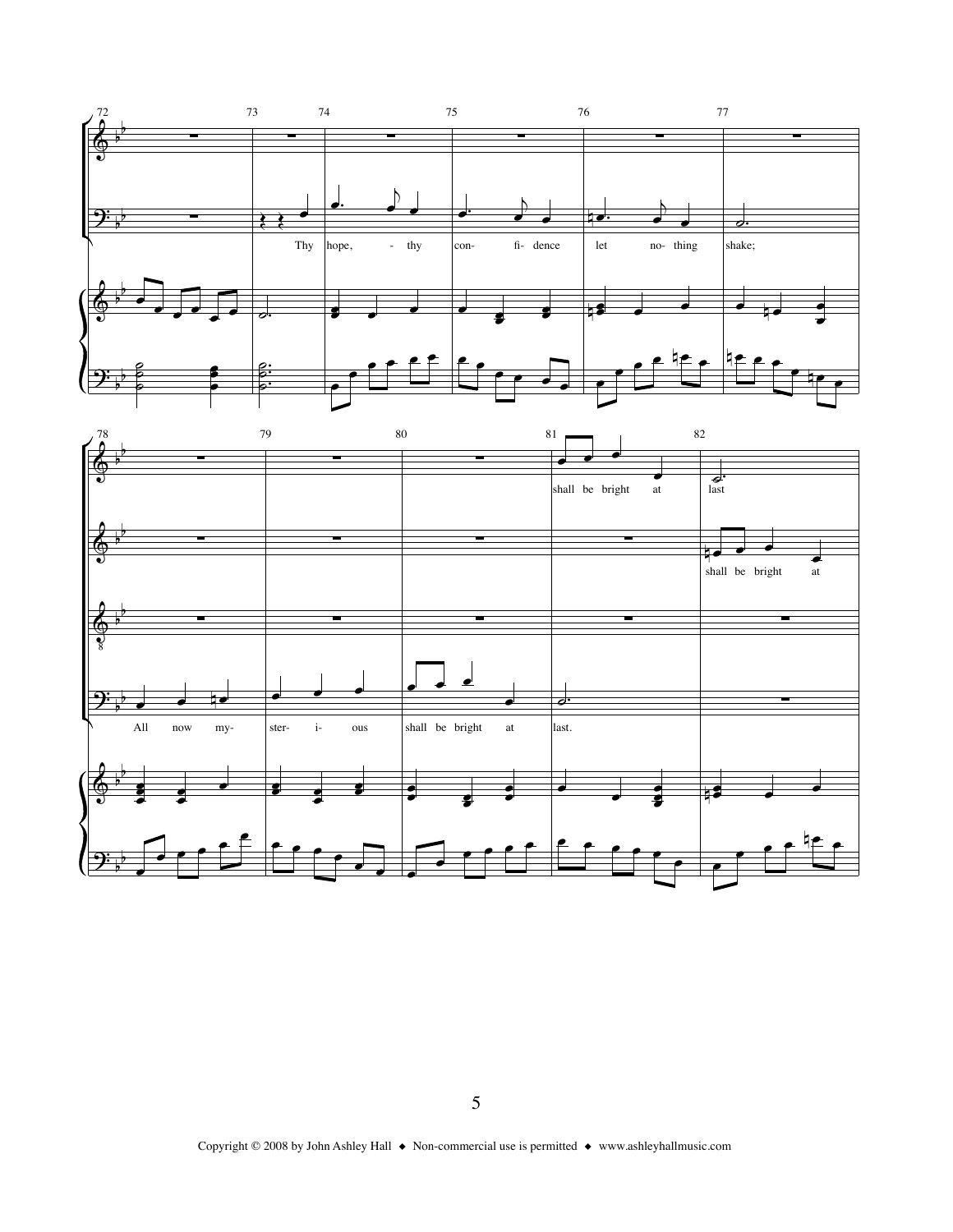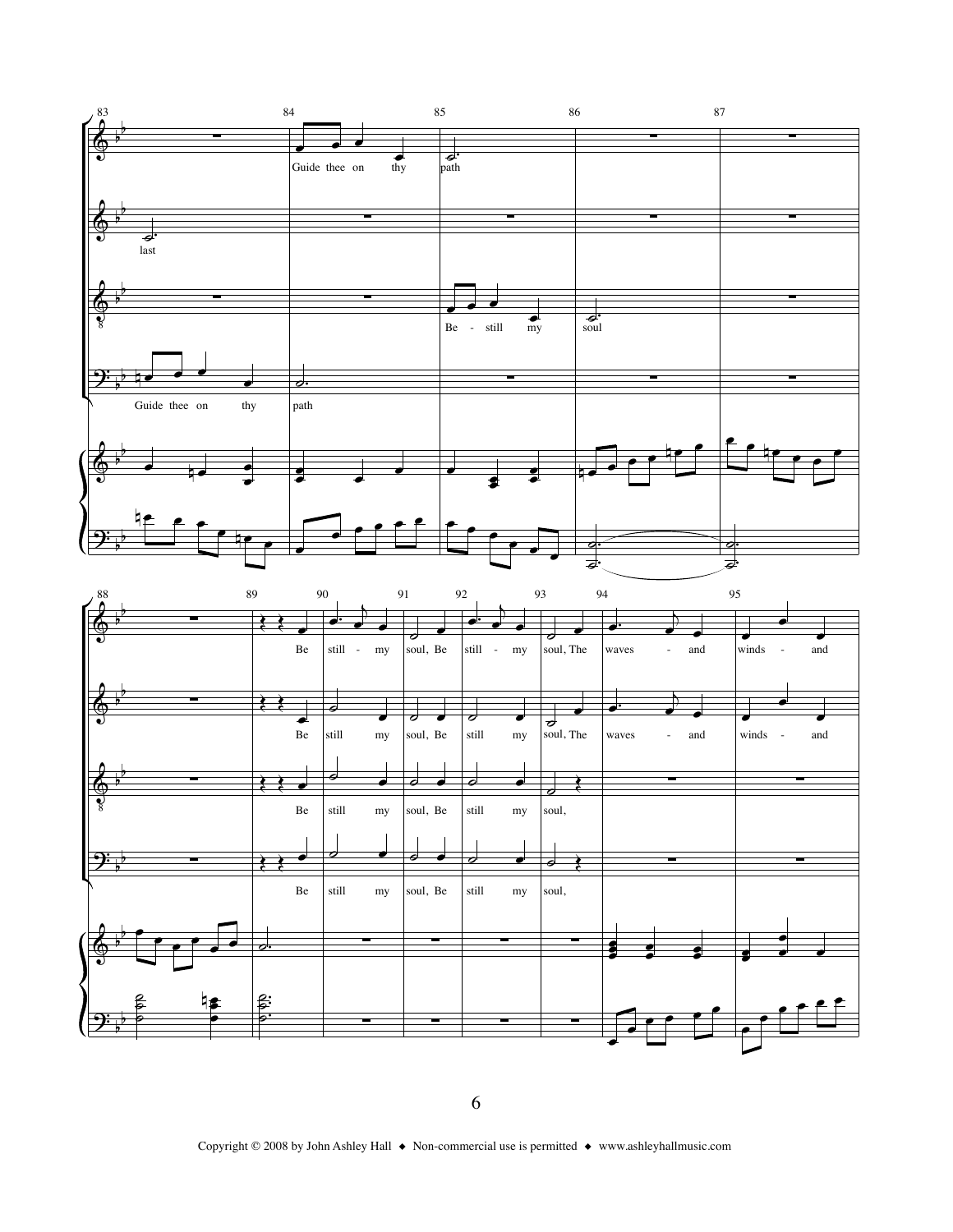

 $\overline{7}$ 

Copyright © 2008 by John Ashley Hall  $\;\blacklozenge\;$  Non-commercial use is permitted  $\;\blacklozenge\;$  www.ashleyhallmusic.com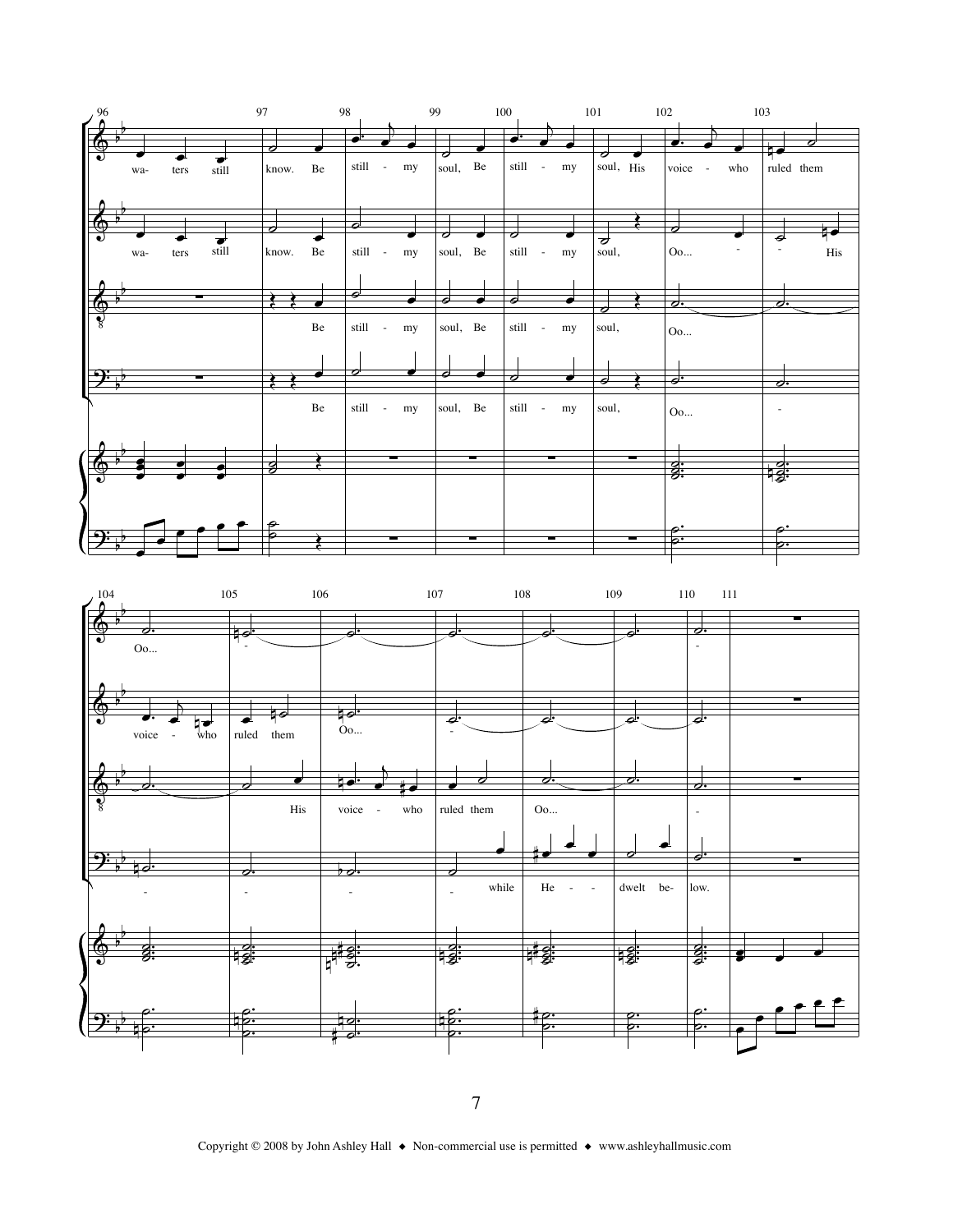

8

Copyright © 2008 by John Ashley Hall  $\;\blacklozenge\;$  Non-commercial use is permitted  $\;\blacklozenge\;$  www.ashleyhallmusic.com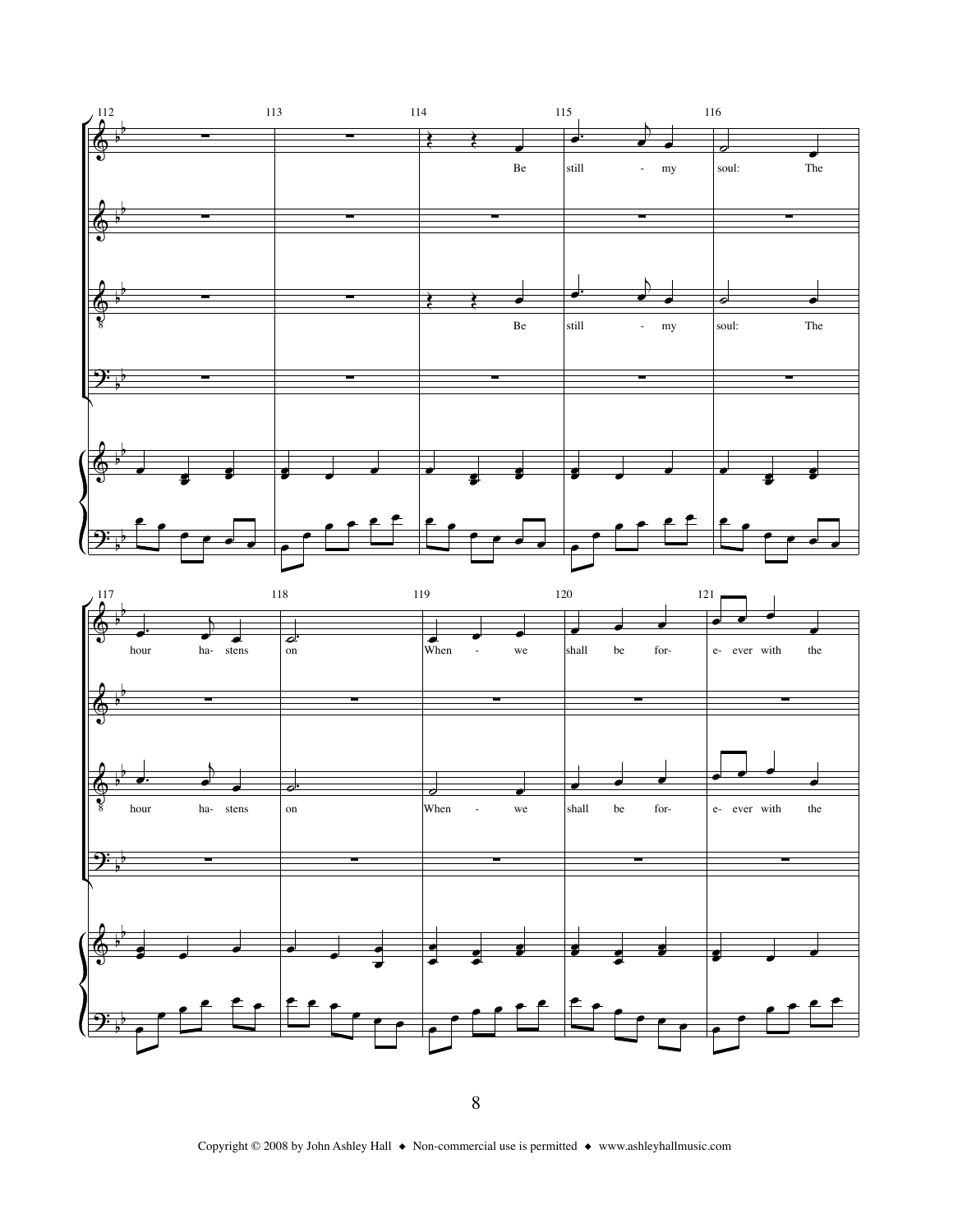

Copyright © 2008 by John Ashley Hall  $\;\blacklozenge\;$  Non-commercial use is permitted  $\;\blacklozenge\;$  www.ashleyhallmusic.com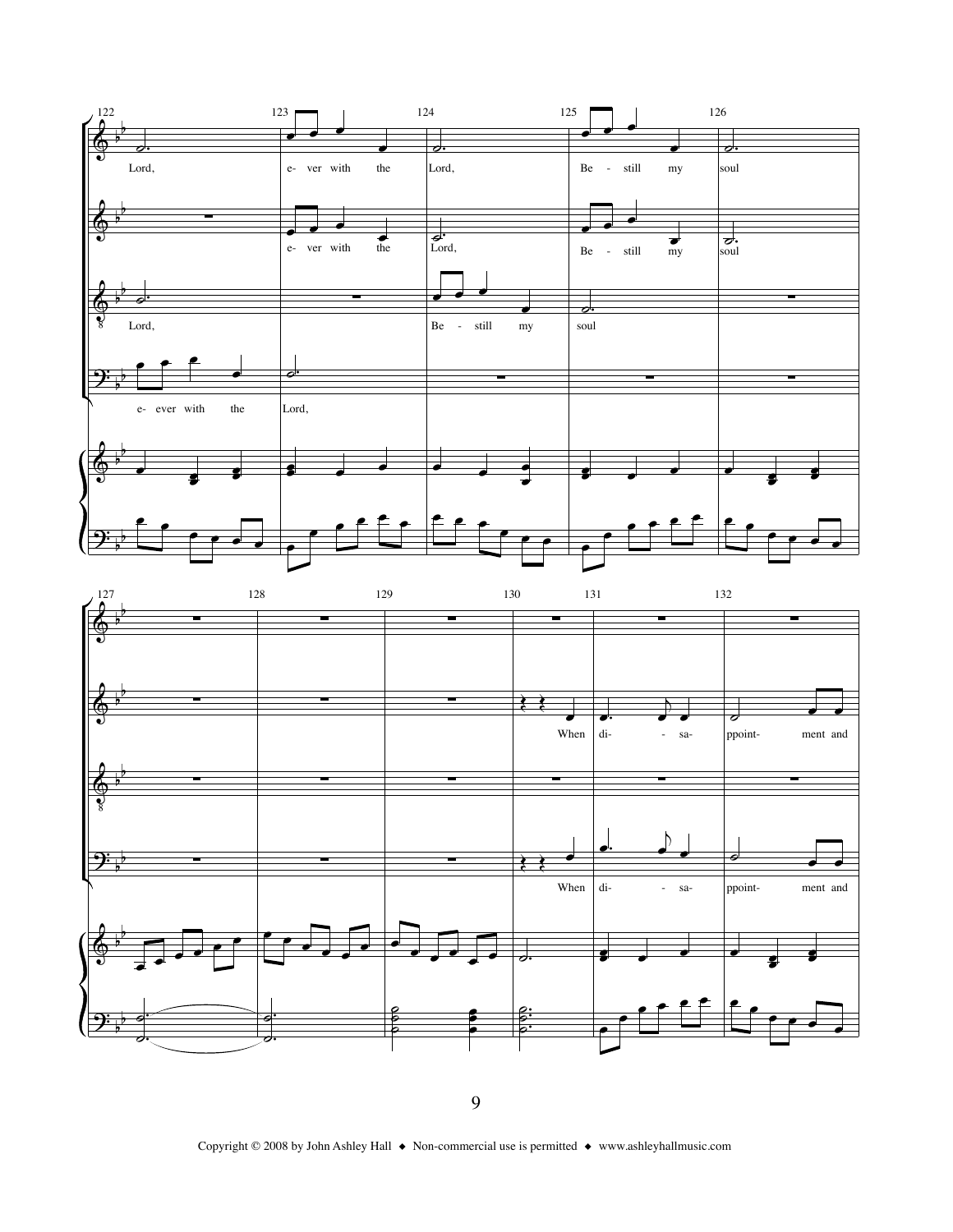

10

Copyright © 2008 by John Ashley Hall ◆ Non-commercial use is permitted ◆ www.ashleyhallmusic.com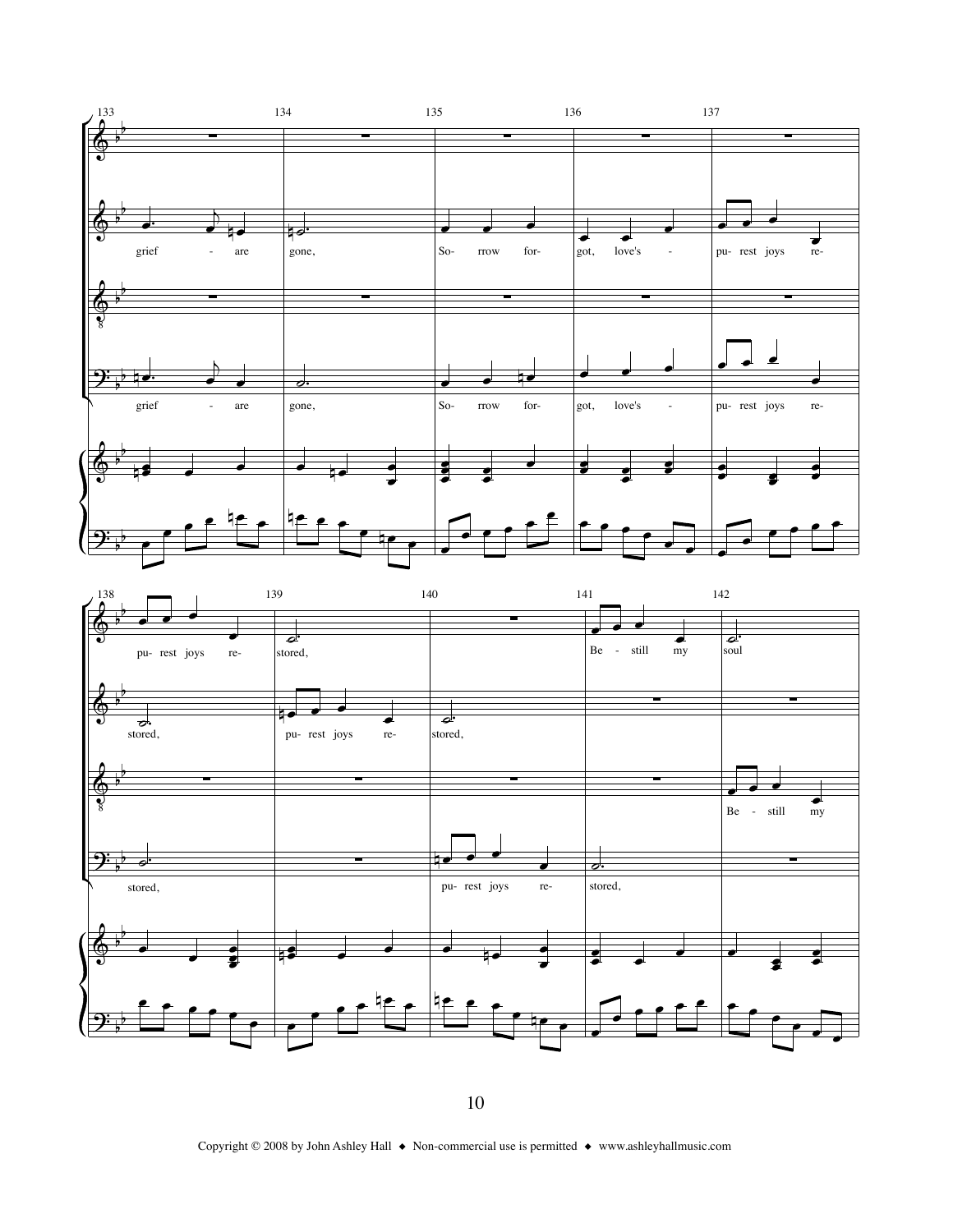

Copyright © 2008 by John Ashley Hall ◆ Non-commercial use is permitted ◆ www.ashleyhallmusic.com